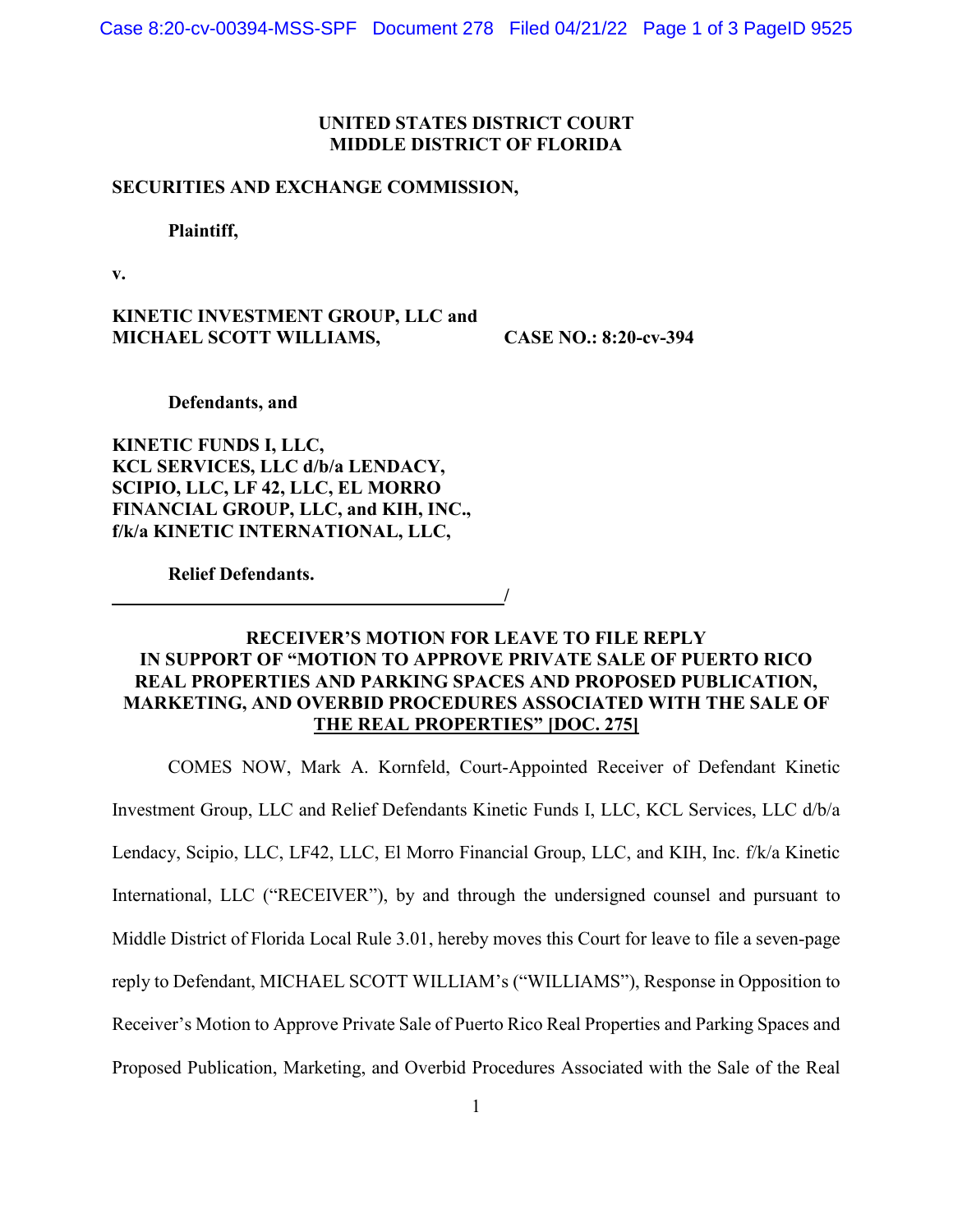Properties (the "Opposition," Doc. 277) within seven (7) days after the Court's Order granting this Motion. A reply is necessary to address WILLIAMS' argument including that he has committed no wrongdoing, that the RECEIVER has collected sufficient funds to repay investors, and that the RECEIVER's selling of the property is premature. If leave is granted, RECEIVER will provide additional factual details and legal grounds addressing the misstatements or arguments discussed in WILLIAMS' Opposition motion.

**WHEREFORE**, Mark A. Kornfeld, Court-Appointed Receiver of Defendant Kinetic Investment Group, LLC and Relief Defendants Kinetic Funds I, LLC, KCL Services, LLC d/b/a Lendacy, Scipio, LLC, LF42, LLC, El Morro Financial Group, LLC, and KIH, Inc. f/k/a Kinetic International, LLC, respectfully moves this Court for leave to file a seven-page Reply to WILLIAMS' Opposition within seven (7) days of the Court's Order.

### **LOCAL RULE 3.01(g) CERTIFICATION**

Pursuant to Local Rule 3.01(g), the undersigned certifies that counsel for the Receiver conferred with counsel for the Commission and counsel for Defendant Michael Williams prior to filing this Motion and that both counsel do not oppose the relief requested in this motion.

#### **BUCHANAN INGERSOLL & ROONEY PC**

By: */s/ Lauren V. Humphries* Lauren V. Humphries, Esq. (FBN 117517) 401 E. Jackson St., Suite 2400 Tampa, FL 33602 Telephone: (813) 222-2098 Facsimile: (813) 222-8189 Email: [lauren.humphries@bipc.com](mailto:lauren.humphries@bipc.com)  *Attorneys for Receiver Mark A. Kornfeld*